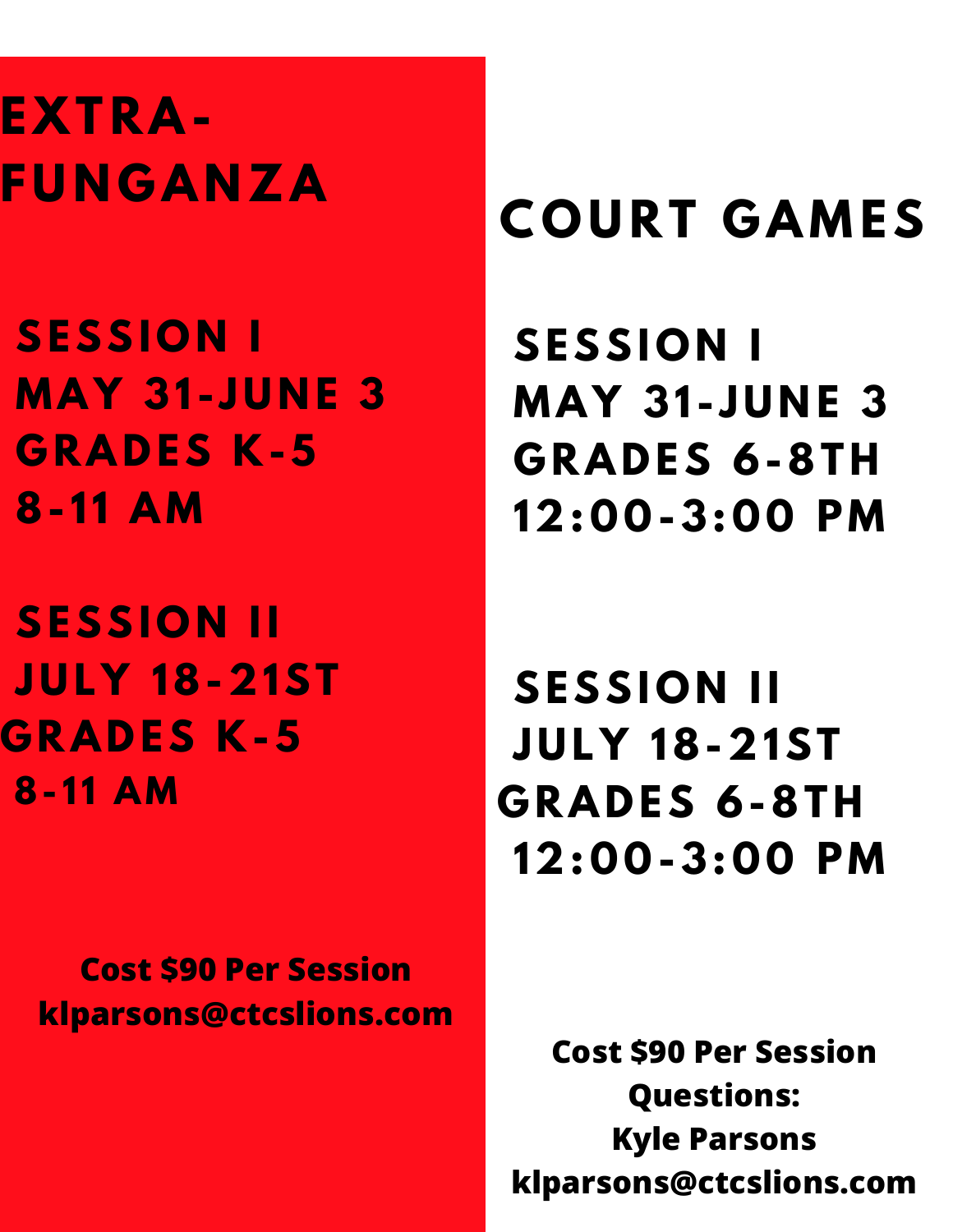**L I O N F O O TBAL L CAMP**

**J U N E 6-8TH 9: 0 0 AM - 12: 0 0 PM**

### **COST \$90 1ST - 8TH G RAD E**

**QUESTIONS: LEIF JOHNSTON LJOHNSTON@CTCSLIONS.COM**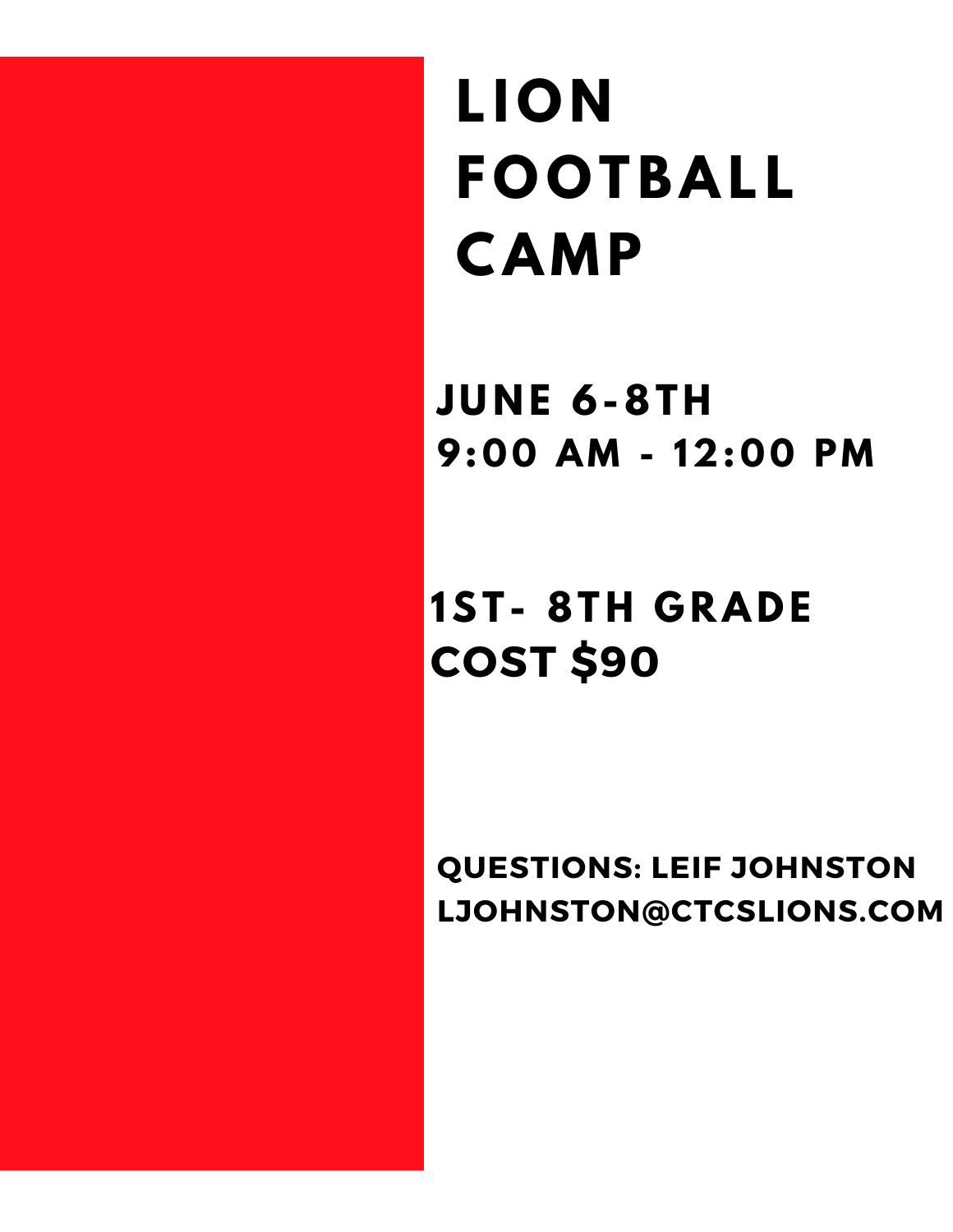**CTCS B O Y S & G I R LS BASKE TBAL L CAMP**

**J U N E 13- 15TH CTCS G YM**

**9: 0 0 - 12: 0 0 G RAD ES K-8TH**

**COST \$90 QUESTIONS: LEIF JOHNSTON LJOHNSTON@CTCSLIONS.COM**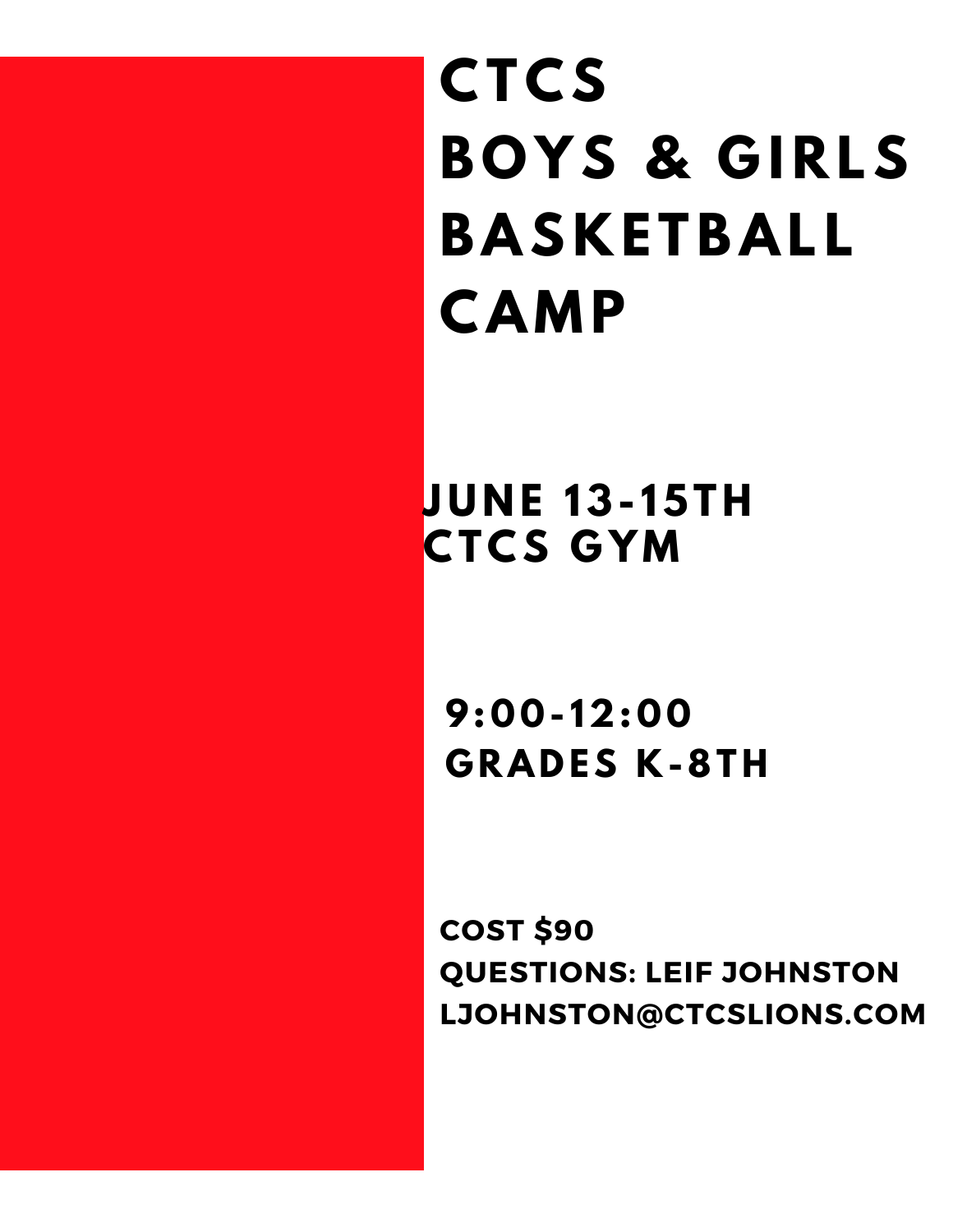# **LADY LION V O L L E Y BAL L CAMP**

**J U N E 27-29TH**

## **CTCS G YM**

**9: 0 0 AM- 12: 0 0 PM 9TH - 12TH G RAD E**

**1 :3 0 -4:3 0 PM 5TH-8TH G RAD E**

**COST \$90 QUESTIONS: CHRIS SCHIRNER CSCHIRNER@CTCSLIONS.COM**